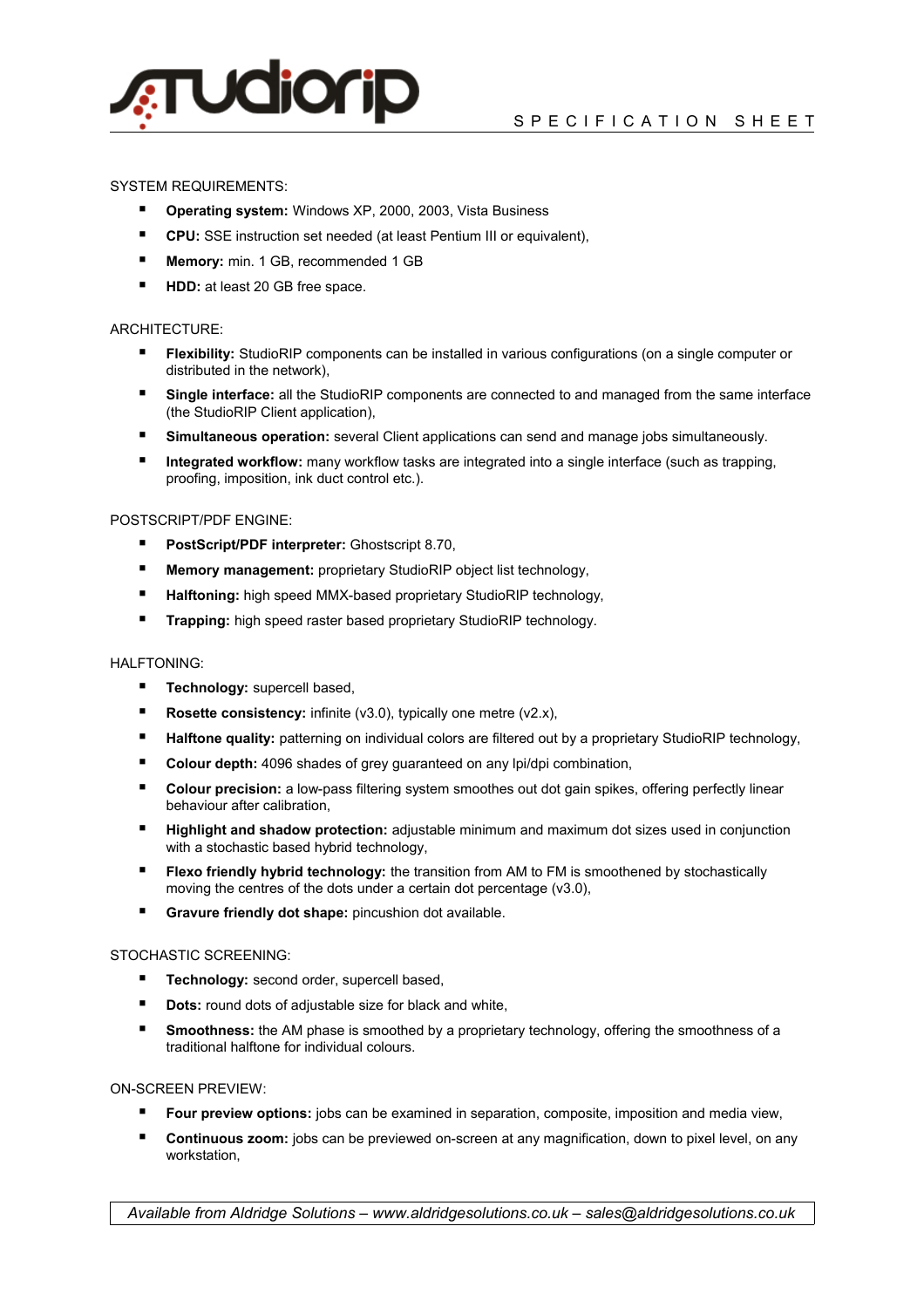- **Visualisation tools:** re-orientation & job measurement tools.
- **Retouch:** unwanted objects can be removed or minor job corrections can be done using the retouch tools.

# IMPOSITION:

- **Technology:** post-RIP imposition (works with rasterised pages),
- **Automatic imposition:** built-in or custom imposition styles can be applied on-the-fly or after processing.
- **Imposition styles:** imposition styles can be designed and saved for future use,
- **Manual imposition:** pages and pre-press marks can be manually placed, or automatic impositions can be manually modified,
- **Pre-press marks:** built-in library as well as user defined marks (users can define not just the design of the marks, but also complex placement rules).

## PROOFING:

- **Technology:** dot for dot (shows rosette up to 200 lpi), and/or contone output
- **ROOM:** proofs created from the 1-bit files, data integrity guaranteed,
- **Colour accuracy:** contract proof quality. The average ΔE is typically under 2,
- **Progressive proofing:** particularly important for screen printing,
- Low budget solutions: using its own micro-weaving solution, on cheap A3+ Epson desktop printers StudioRIP achieves high dot for dot proof quality,
- **Profiling:** based on ICC or target chart measurement,
- **Media saving:** proofing is assisted by the same media saving, previewing and job management environment as the regular jobs.

### TRAPPING:

- **Technology:** raster based proprietary StudioRIP technology,
- **High quality shapes:** excellent behaviour in junctions, in the proximity of a third colour, and with slightly different colours.
- **Speed and stability:** due to the fast raster based algorithm, trapping is stable and quarantees a decent speed.
- **Adobe compliant:** auto-choke of blacks, spot colour traps, special ink handling, narrowed/proportional traps, mitred traps, vector to image traps. In v3.0 feathered and anamorphic traps are also available.

## FLEXO FEATURES:

- **Angles:** high quality 37.5° based angle sets available,
- **Distortions:** dispro is built in with a dispro calculator.
- **Imposition:** flexo specialised imposition features.
- **Gravure dots:** pincushion dot shape available.
- **Screening:** high quality hybrid screening (from v3.0 smoother AM-FM transition is also available by stochastically moving the dot centres).

### SEAMLESS SCREENS:

Perfect joins: Top to bottom and/or side to side, the screens will butt-join perfectly to allow the production of flexo sleeves or rotogravure cylinders.

### OTHER FEATURES:

- **Ink duct calculator:** draws diagram or exports CIP3 or CIP4 files; machine styles can be defined.
- **Colour mapping:** similar spot colours such as C, CV and CVC can be automatically combined or, recommended, can be manually combined.

*Available from Aldridge Solutions – www.aldridgesolutions.co.uk – sales@aldridgesolutions.co.uk*